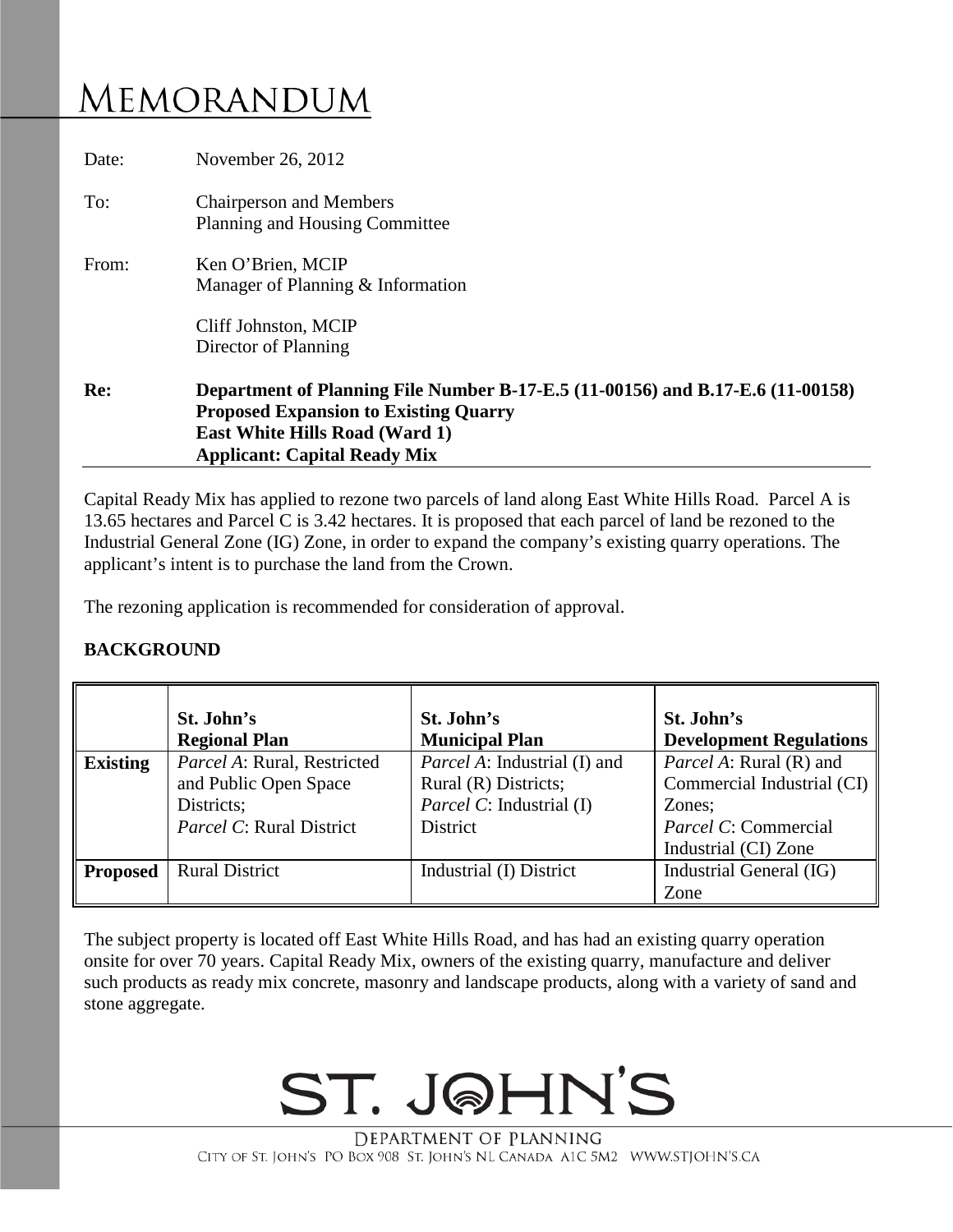Existing operations are currently located on land which is leased from the Province until 2022. Due to an increase in demand, the applicant is proposing to purchase both Parcel A and Parcel C from Crown land in order to further expand their existing operations. The two new sites would be accessed through the existing access. The Robin Hood Bay Waste Management Facility is located north east of the proposed development.

The current Industrial General (IG) Zone (see site plan) reflects Capital's existing operations, which includes block manufacturing and associated lay down area. In the future, this area will also be used for a crushing and processing plant and to stockpile processed material.

Parcel A is 13.65 hectares, is currently tree covered and not developed at this time. The St. John's Urban Region Regional Plan designates the property as a mixture of Rural, Restricted and Public Open Space, while the St. John's Municipal Plan designates it as Industrial and Rural. An amendment to both the Regional Plan and the Municipal Plan would be required. Zoning is split between the Rural and Commercial Industrial zones; a rezoning to the IG Zone would be required. This site would be used for the future expansion of Capital's quarry operations, identified on the attached site plan.

Parcel C is 3.42 hectares. The area appears to be already used for existing quarry operations and is currently stripped of all tree cover. This parcel is designated Rural under the Regional Plan and Industrial under the Municipal Plan. Zoning is currently Commercial Industrial and would need to be rezoned to the IG Zone. Future plans for this site include the new location for the company's ready mix concrete plant, reducing truck congestion and the plant's visibility from East White Hills Road, while providing more laydown room on the existing IG site.

## **Planning Considerations**

## **St. John's Urban Region Regional Plan**

Parcel A is designated Rural, Restricted and Public Open Space under the St. John's Urban Region Regional Plan, while Parcel C is designated Rural. The Restricted and Public Open Space designations main objectives are to keep land free of development, due to physical constraints and to maintain key areas in the region solely for public use. Both districts do not support quarry development.

The Rural designation permits residential use, while still retaining qualities of the rural environment, therefore sand and gravel quarrying operations can be allowed provided:

- Rural, rather than an urban location is necessary;
- Amenity of the surrounding rural areas are protected;
- Adequate open space is provided around any industrial use such as a buffer of trees, shrubs or fencing;
- Frontage on a public road and a limited number of vehicle exits/entrances;
- Subject to the approval of the Department of Health.

An amendment to Regional Plan for Parcel A would be required.

## **St. John's Municipal Plan and Development Regulations**

1. Under the Municipal Plan, Parcel A is within the Industrial and Rural District. Therefore an amendment from the Rural to the Industrial District would be required. The Industrial District allows general industry uses, recognizing those zones which permit major industry, heavy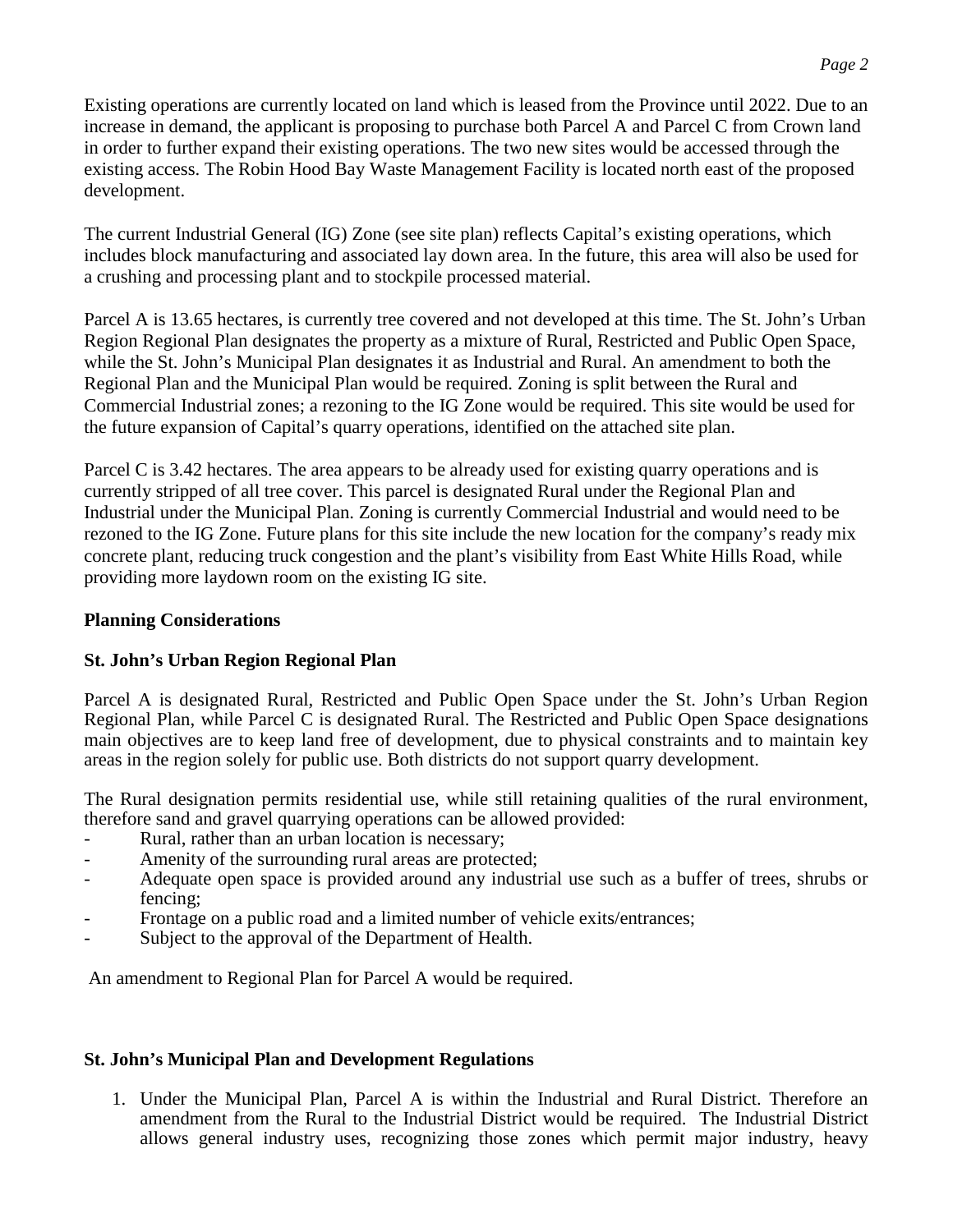industry and other industrial uses that may cause a nuisance. Zones like the Industrial General (IG) Zone could be permitted.

- 2. Parcel C is currently zoned Commercial Industrial (CI), therefore a rezoning would be required to the IG zone.
- 3. As a discretionary use under the IG Zone, the Mineral Working use is subject to Section 7.11 of the Development Regulations with regards to appropriate buffering. Current elevations along the rear of Parcel A provide a natural screen between East White Hills Road and the Robin Hood Bay Waste Management facility. View plans show that a portion of the hillside will be dug out during future extraction of material from the site, removing the natural buffer. It is therefore recommended that screening in the form of a fence, should be installed along the north east side Parcel A to maintain a visual barrier between the public road and the Robin Hood Bay facility.
- 4. The Department of Engineering has no concerns at this time.
- 5. The Department of Public Works and Parks provided the following comments:
	- Further information needs to be submitted on the grades for the quarry expansion before final approval;
	- All work should be contained within their property boundary;
	- Final elevations do not seem to pose a problem for the (future) final elevation of the landfill;
	- Water concerns and stormwater leaving the site into the landfill site or adjacent properties needs to be addressed before final approval;
	- Fencing/buffering along the north east side of the property to replace the natural hillside screen is suggested;
	- As the hillside is being removed, the landfill should be indemnified from future litter complaints on Capital's site;
	- Removal of the hillside may result in landfill odours being carried by the wind onto Capital's property, therefore the landfill should be indemnified from future odour complaints;
	- The landfill may have a future need for quarry material, therefore either a portion of Parcel A be protected for that purpose or perhaps a deal should be developed whereby Capital Ready Mix provides the landfill with the crushed material at reduced rates.

#### **CONCLUSION & RECOMMENDATION**

The Department of Planning recommends that this application be considered for further review. The application would be subject to approval of final site plans and elevations by the Department of Engineering and the Department of Public Works and Parks. Land at Lundrigans Marsh (owned by Capital Ready-Mix and previously promised to be transferred to the City) should be transferred to the City, prior to final rezoning approval. Staff recommends that this application be dealt with in two steps.

The first step deals with Parcel C. It is recommended that the rezoning application for Parcel C be advertised, along with advertisement for the Mineral Working discretionary use.

Step two deals with Parcel A. Staff recommend that the application be advertised for public review, along with advertisement for the Mineral Working discretionary use. At a later stage the amendment to the St. John's Region Regional Plan and the St. John's Municipal Plan would require a public hearing chaired by an independent commissioner jointly appointed by Council and the Minister of Municipal Affairs.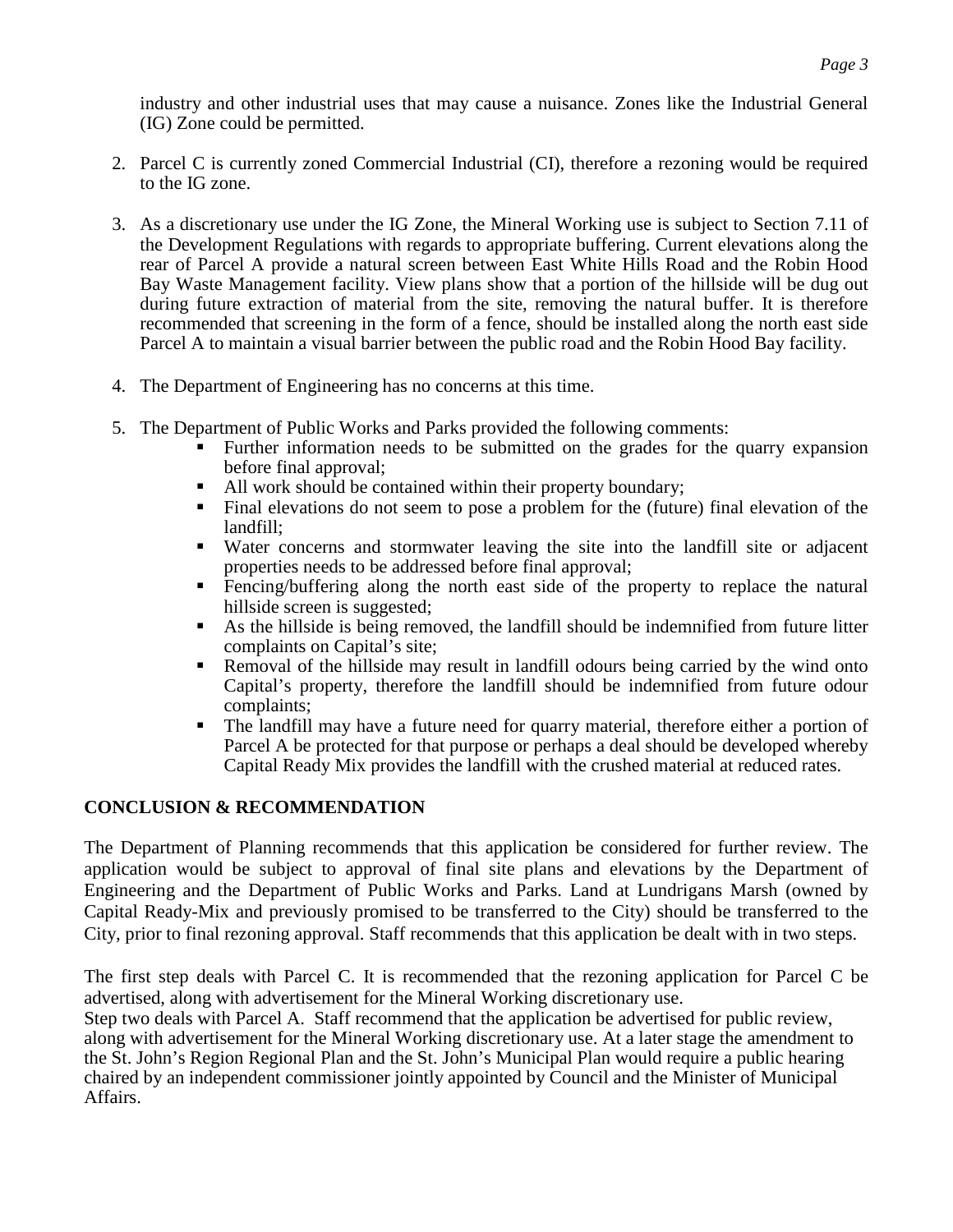This is provided for the consideration of the Planning and Housing Standing Committee.

Ken O'Brien, MCIP Manager of Planning and Information

Cliff Johnston, MCIP Director of Planning

LLB/dlm

I:\JOHNSTON\2012\Planning & Housing - East White Hills Road November 2012 (LLB).doc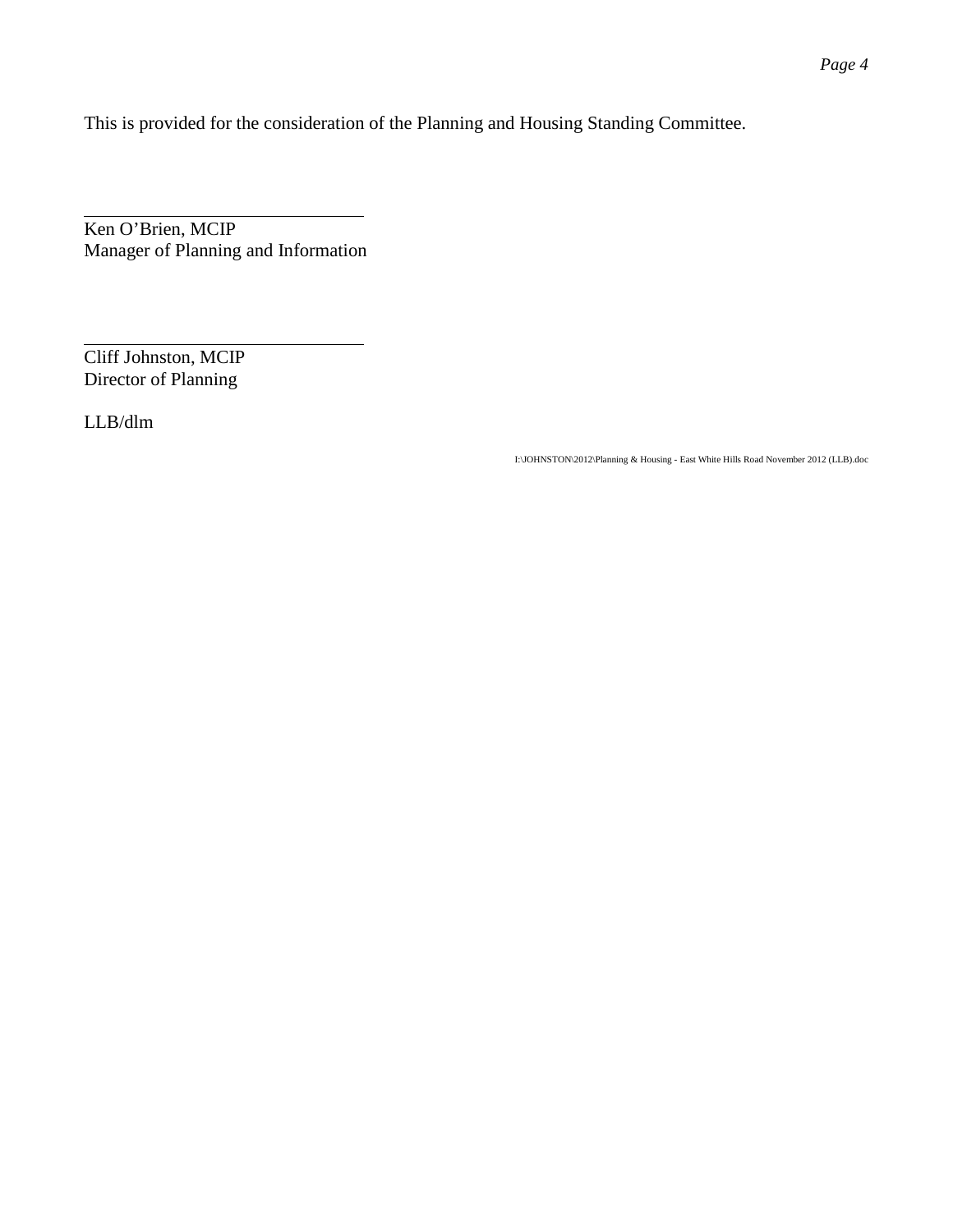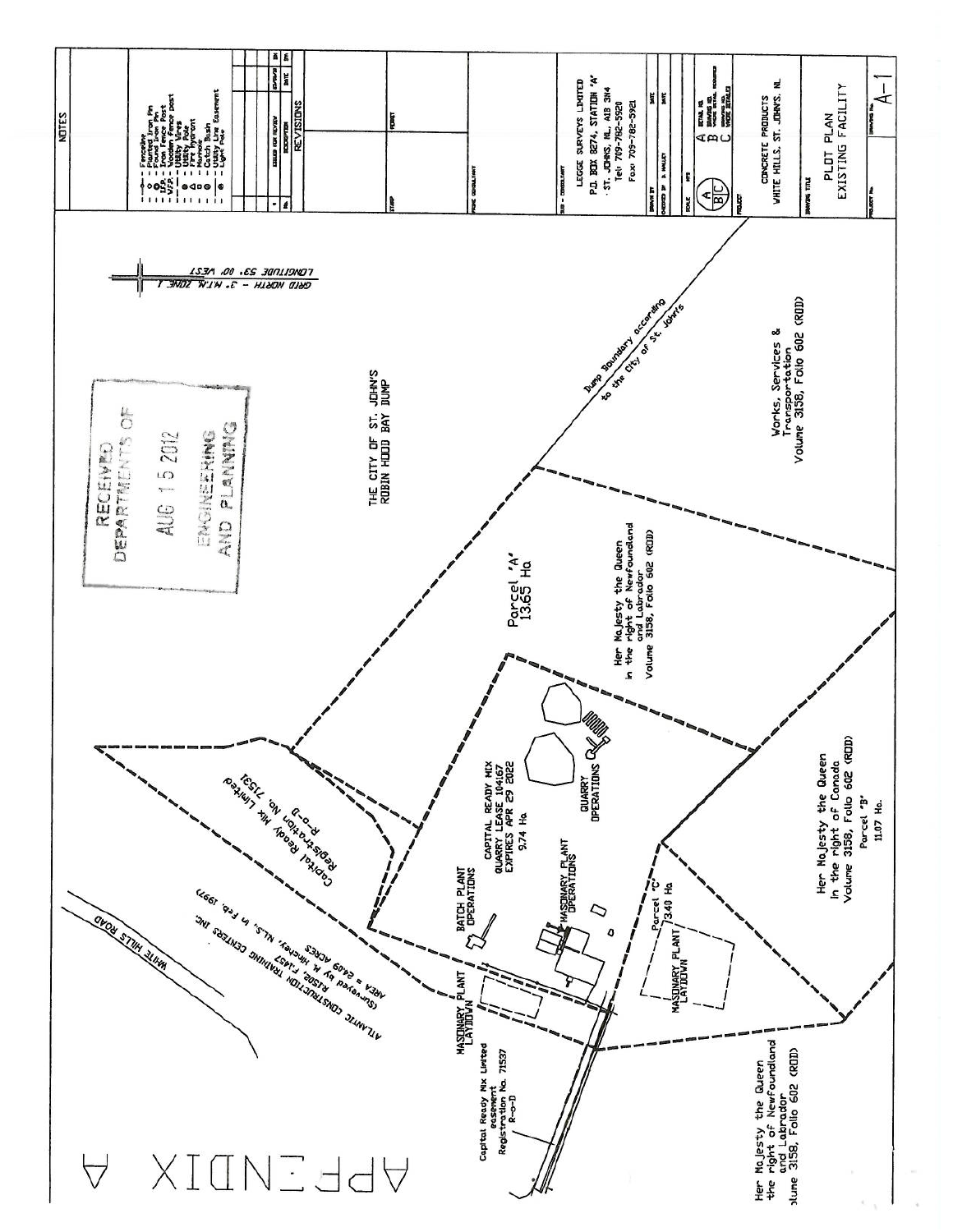